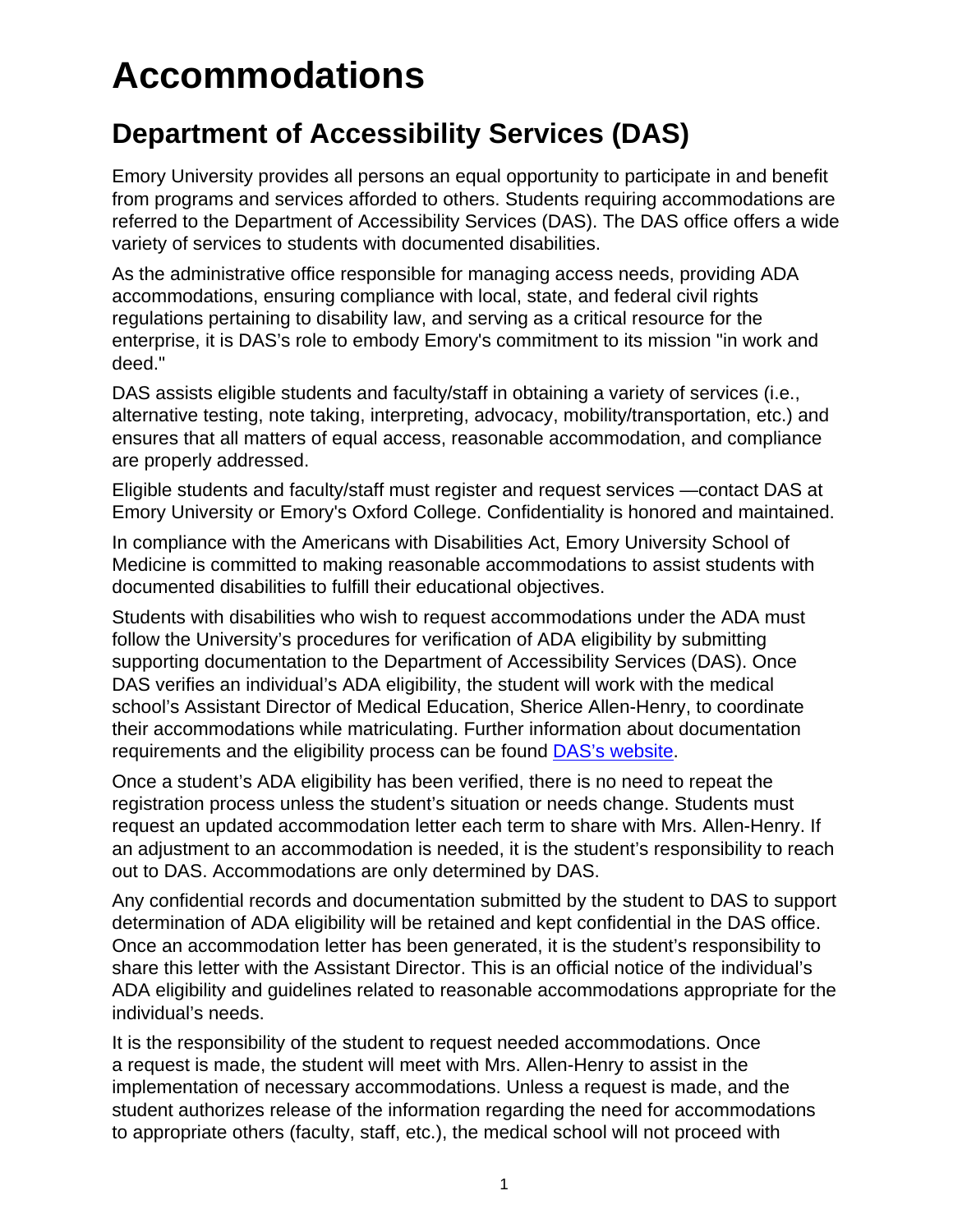arranging accommodations. No retroactive consideration will be given to students who fail to request or to complete the approval process.

Notification to faculty and others about a student's need for accommodations will contain a statement of the student's ADA eligibility as well as guidelines for necessary accommodations. No information about the student's diagnosis, condition or history will be available in any way to course instructors or others from whom a student might request an accommodation.

The Assistant Director of Medical Education will maintain a folder containing all accommodation letters for each student. Such material will be retained separately from the student's academic file, and access to such material will be limited and appropriate confidentiality will be maintained. The school will not release details related to accommodations that were provided (for example to residency programs, etc.).

Students will be apprised of ADA eligibility within the timeframe that is established by DAS. If a request for eligibility verification is made at the start of an academic period, accommodations cannot be implemented until the student's registration is finalized with DAS. Because of the number of verifications being processed at the beginning of the academic period, students are urged to submit their request for eligibility verification and accommodations as far in advance as possible. Advance preparation will ensure the smoothest availability of needed accommodations.

### **Requesting Accommodations and Determining Initial Eligibility**

Students who need accommodations to participate fully in Emory's programs must file a formal request for accommodations with DAS. This includes students who may develop an impairment due to an illness, accident, or surgery. DAS may be contacted about potential accommodations for a temporary disability. The best time to do so is immediately after registering for classes each semester or term or following the development of an impairment. This allows DAS to adequately coordinate services and provide instructors with reasonable notice.

Students new to Emory or the accommodations process must follow DAS policies and procedures for determining initial eligibility. Determination of eligibility for DAS services and accommodations is not part of the admission process. Returning students will skip this step.

Fill out Emory's [student registration form](http://accessibility.emory.edu/_includes/documents/sections/OAS-Student-Registration-Form.pdf) and submit it along with the appropriate medical/disability documentation.

A DAS staff member will review the application materials and determine appropriate accommodations specific to the individual's disabilities. Accommodations are developed for students on an individual basis and, depending on the course content and format, may vary by semester or term.

If a student is determined to be eligible for reasonable accommodations, a DAS staff member will meet with the student to discuss approved accommodations. Otherwise, DAS may assist the student in identifying voluntary and readily achievable means for meeting his or her needs.

Students have the primary responsibility of advocating for themselves during the accommodation process. They should not rely on their parents, faculty members, or others to do so for them.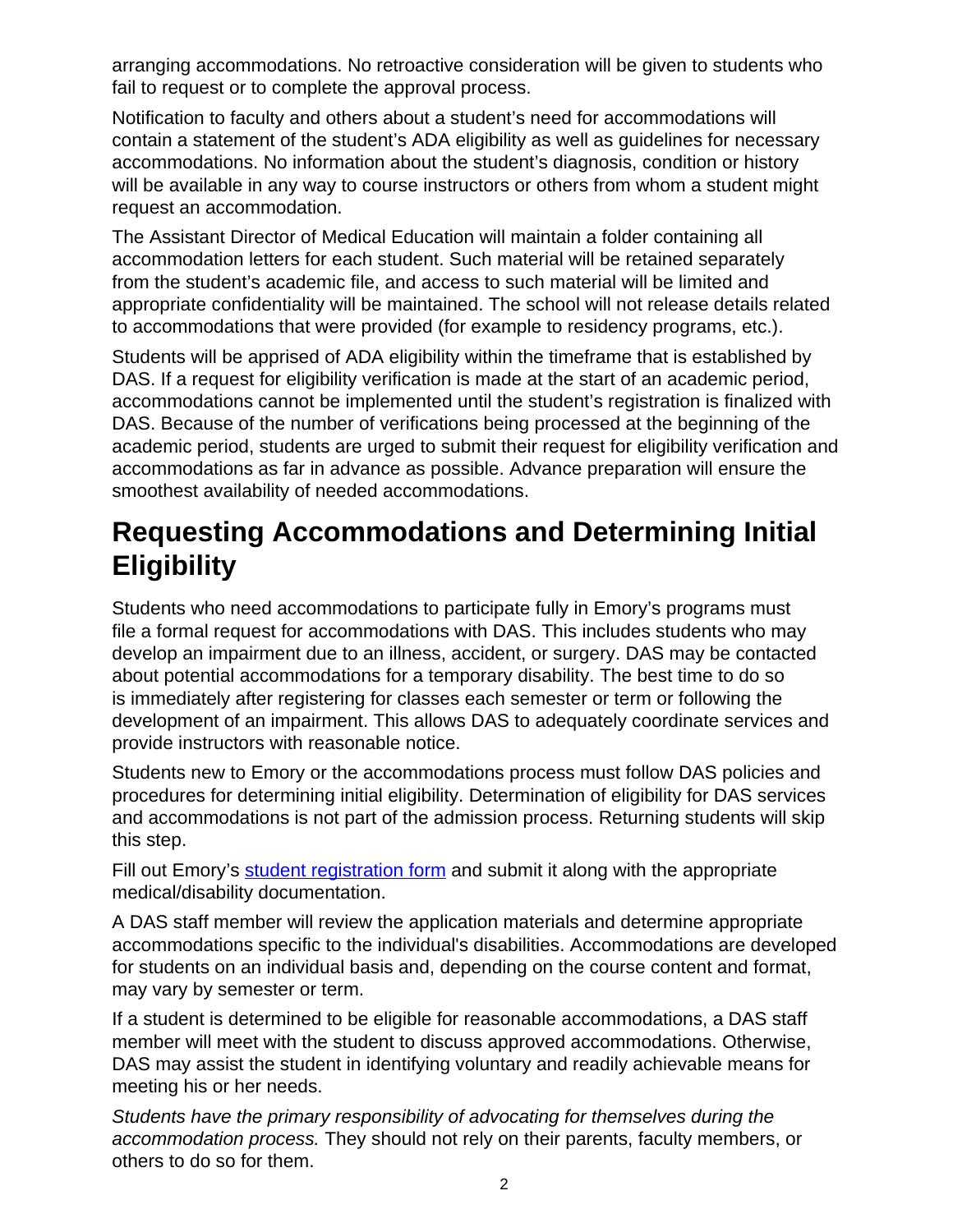## **Implementing Accommodations**

After registering with DAS and receiving approved accommodations, the student will request an accommodation notification letter. Students who are already registered with DAS must request accommodation letters each term.

It is each student's responsibility to contact the Assistant Director of Medical Education, Mrs. Sherice Allen-Henry, to provide a copy of the official notification letter and to schedule a meeting to discuss EUSOM's policy for the administration of accommodations.

A copy of the official notification letter must also be submitted to individual faculty members, clerkship directors and coordinators responsible for teaching and/or administering an assessment of the student in which an accommodation is requested.

# **Accommodations Testing Policy**

Students must contact the Assessment Coordinator, Catherine Hall at [catherine.m.hall@emory.edu](mailto:catherine.m.hall@emory.edu) to make test day arrangements. Tests are proctored Monday through Friday from 8 a.m. until 5 p.m. Arrangements must be requested in advance and receive prior approval if a student needs to take an examination outside of those hours.

#### **Before Your Exam**

- To utilize approved accommodations, it is the student's responsibility to contact Sherice Allen-Henry at the beginning of each term they are registered and submit the official accommodation letter from the Department of Accessibility Services.
- Once the School of Medicine receives the letter of notification, students must contact Ms. Hall at the beginning of each course or clerkship to coordinate logistics of administration of any assessments in which accommodations will be used.
- It is also the student's responsibility to disclose to the director and/or coordinator of each course or clerkship, if they choose to do so.
- Since both the student and their professor will need to complete several steps, it's important to verify that everything is ready before the date of each exam.
- You will receive an email confirmation to identify which building and room to report to for your exam.
- Review and confirm the exam schedule and details ahead of time.

### **Day of Your Exam**

Certain rules and requirements apply to the testing environment. Students must review and become familiar with the rules and procedures listed below.

### **Test Day Rules and Procedures**

• You must arrive ten minutes prior to the start of each exam or exam section for check in and to allow for any delays. Late arrival will result in loss of total examination time.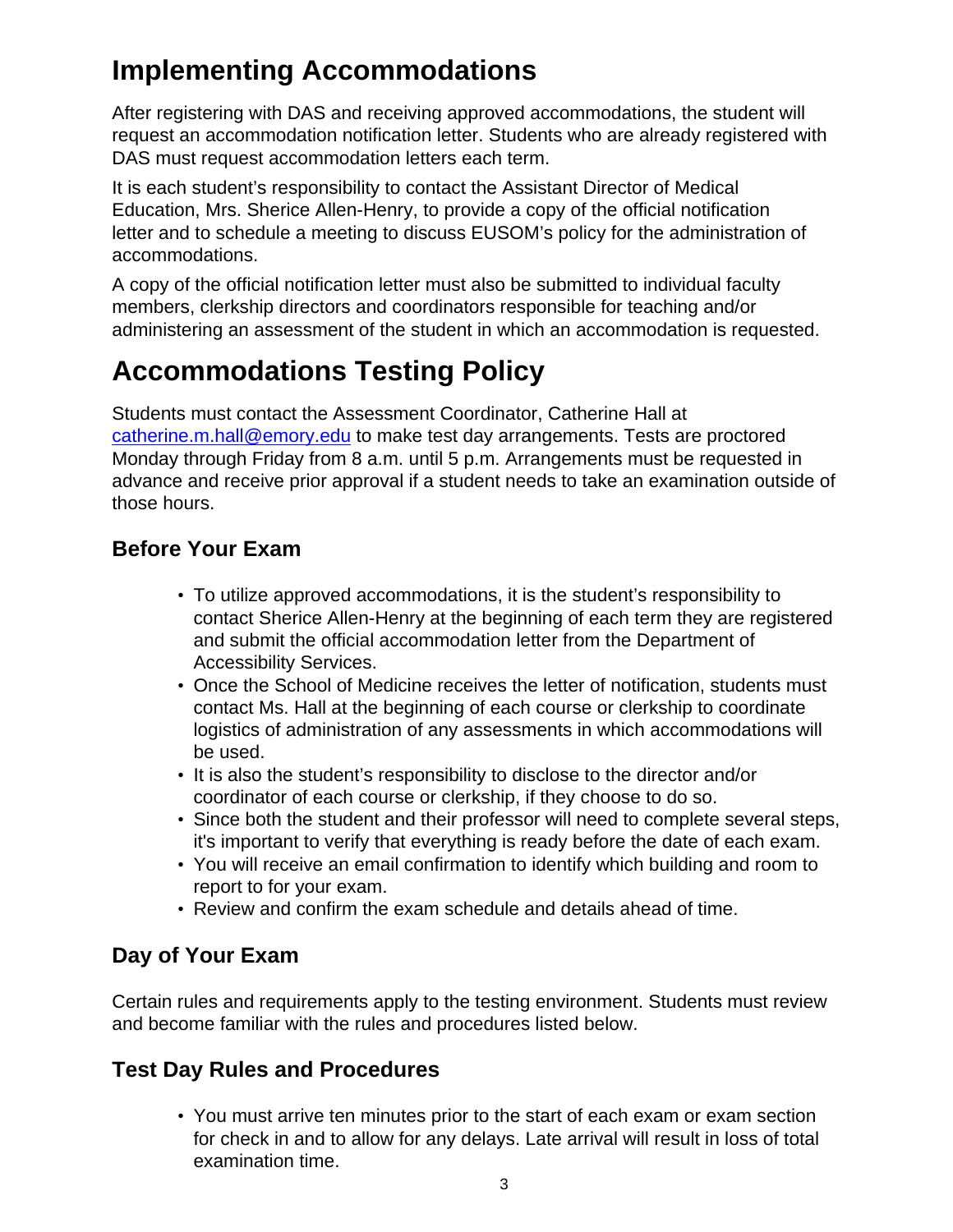- You are required to adhere to your test day schedule.
- Do not bring any personal/unauthorized items into the secure testing area. Such items include but are not limited to outerwear, hats, food, drinks, purses, briefcases, notebooks, notes, pagers, watches, cell phones, recording devices, WIFI enabled earbuds and photographic equipment.
- Show a photo ID to the proctor when signing in. Testing cannot take place without an ID.
- Food and drinks are only allowed if their presence is an approved testing accommodation by the Department of Accessibility Services.
- You are not permitted to access any unauthorized items during the exam administration.
- A scratch pad or paper will be provided to you. You are not allowed to bring your own paper into the secure testing area.
- Do not make notes on your scratch paper prior to starting your exam and/ or entering your start up code. Once your exam begins, you are permitted to make calculations or notes ONLY on the erasable note board or scratch paper provided.
- You must turn in all used and unused scratch paper to the proctor at the end of your exam.
- You must adhere to the instructions provided by proctors administering the examination.
- Carefully review and agree to abide by any instructions provided or that appear at the start of the examination session.
- Test proctors are not authorized to answer questions from examinees regarding examination content or scoring during the exam.
- Do not leave the testing site at any time during the administration of your exam unless you inform and obtain permission from the testing proctor or are instructed to do so by test administration staff.
- Failure to follow test day rules and procedures may result in the withholding or cancellation of your scores, and/or a bar from future exams administered by the NBME.
- Earplugs and ear protectors are recommended.
- Exams are closely monitored. Staff enters the testing area often.
- If cheating occurs, the exam will be stopped, the course/clerkship/course director and dean will be notified, and all materials will be held for action.

#### **Breaks**

- Your break(s) will be scheduled and timed.
- Return all test materials and personal items to the proctor before you start your break.
- Students may choose to omit/skip breaks, but students may not exceed scheduled break times unless given permission by the proctor.
- Time will not be stopped during any exam unless it is an approved testing accommodation; it is at the student's discretion to break while time is running.
- Note: EUSOM is not responsible for your personal belongings.